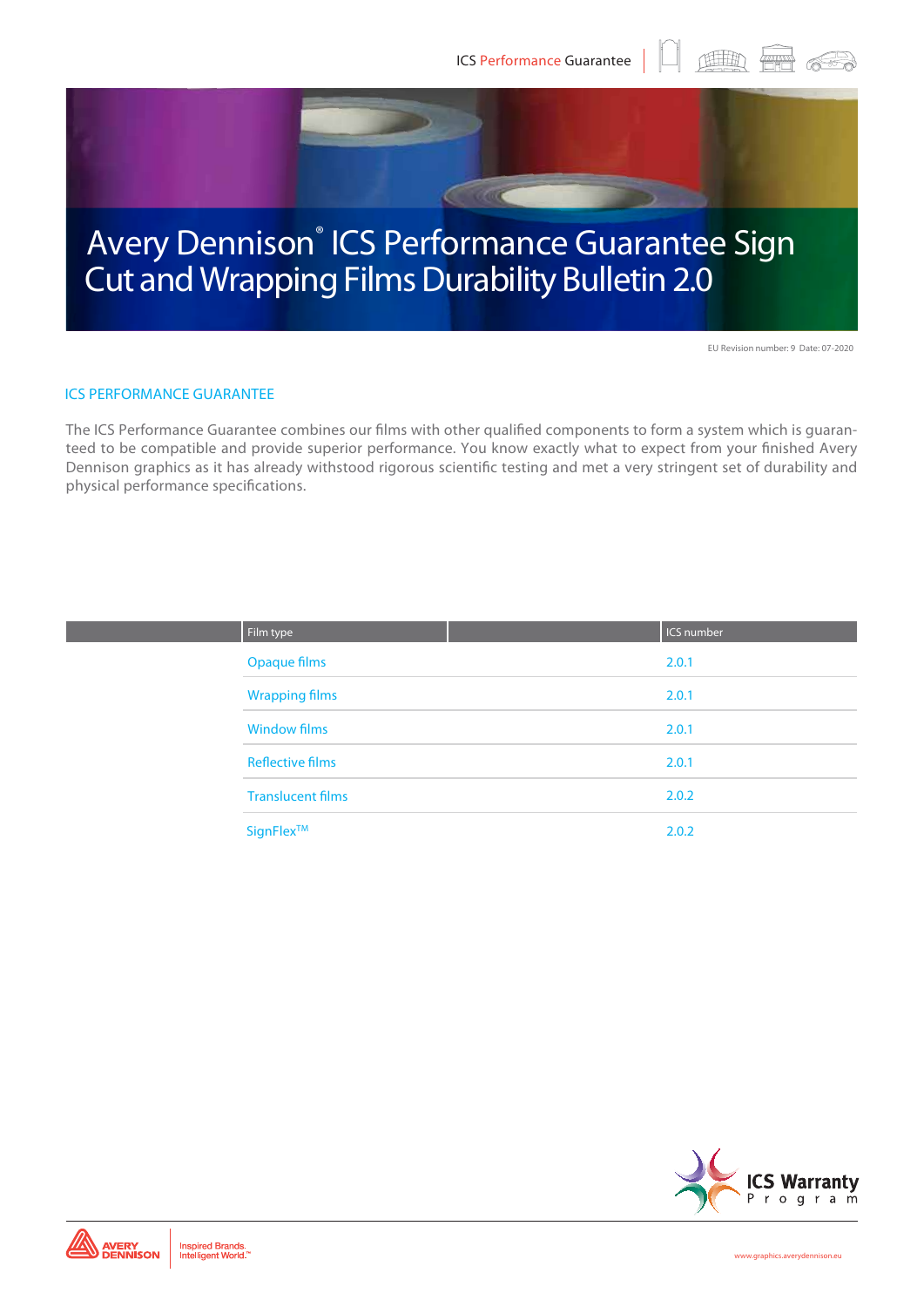# Avery Dennison<sup>®</sup> ICS Performance Guarantee Sign Cut and Wrapping Films Durability Bulletin 2.0.1

| Avery Dennison Opaque Films                                     | Finish                                     | Durability period in years* |                |                          | <b>Application Surface</b> |           |                          |                          |                          |  |  |
|-----------------------------------------------------------------|--------------------------------------------|-----------------------------|----------------|--------------------------|----------------------------|-----------|--------------------------|--------------------------|--------------------------|--|--|
|                                                                 |                                            | Outdoor                     | Indoor         | Marine <sup>*</sup>      | ${\sf Flat}$               | Simple cu | Rivets                   | Compound curves          | Corrugations             |  |  |
|                                                                 | Black, white**                             | 12                          | 20             | 10                       | $\bullet$                  | $\bullet$ | $\bullet$                | ٠                        | $\bullet$                |  |  |
| 900 Super Cast                                                  | Colours, transparent                       | 10                          | 18             | $\,$ 8 $\,$              | $\bullet$                  | $\bullet$ | $\bullet$                | $\bullet$                | $\bullet$                |  |  |
|                                                                 | Metallics                                  | 6                           | 14             | $\overline{4}$           |                            |           | ٠                        | ٠                        | ٠                        |  |  |
|                                                                 | Black, white**                             | 10                          | 15             | 8                        | $\bullet$                  | ٠         | $\bullet$                | $\bullet$                | $\overline{\phantom{a}}$ |  |  |
| 800 Premium Cast                                                | Colours, transparent                       | 8                           | 13             | 6                        |                            |           |                          | $\bullet$                | $\sim$                   |  |  |
|                                                                 | Metallics                                  | 5                           | 10             | 3                        |                            |           |                          | $\bullet$                | $\overline{\phantom{a}}$ |  |  |
|                                                                 | Black, white**                             | 8                           | 12             | $\boldsymbol{6}$         | $\bullet$                  | ٠         | $\bullet$                | $\bullet$                | ٠                        |  |  |
| 777 Cast Film                                                   | Colours, transparent                       | $\overline{7}$              | 11             | $\overline{4}$           | ٠                          | ٠         | ٠                        |                          | ٠                        |  |  |
|                                                                 | Metallics                                  | 5                           | $\mathsf 9$    | $\overline{3}$           | $\bullet$                  | $\bullet$ | ٠                        | ٠                        | $\overline{\phantom{a}}$ |  |  |
|                                                                 | Black, white**                             | $\,8\,$                     | 12             | $\overline{\phantom{a}}$ |                            | ٠         |                          | $\overline{\phantom{a}}$ | $\overline{\phantom{a}}$ |  |  |
| 700 Premium Film                                                | Colours, transparent                       | $\overline{7}$              | 11             |                          |                            | ٠         |                          |                          |                          |  |  |
|                                                                 | Metallics                                  | 5                           | 9              | $\overline{\phantom{a}}$ | $\bullet$                  | $\bullet$ | ÷                        | $\overline{\phantom{a}}$ | $\overline{\phantom{a}}$ |  |  |
|                                                                 | Black, white **                            | 5                           | $\,8\,$        |                          | ٠                          | ٠         | ٠                        | ٠                        | ٠.                       |  |  |
| 500 Event Film Gloss                                            | Colours                                    | $\overline{4}$              | $\overline{7}$ |                          | $\bullet$                  | $\bullet$ | ٠                        |                          | ٠                        |  |  |
|                                                                 | Metallics                                  | $\overline{2}$              | 5              |                          |                            | ٠         |                          |                          |                          |  |  |
|                                                                 | Black, white **                            | 5                           | $\,8\,$        |                          |                            |           |                          |                          |                          |  |  |
| 500 Event Film Matt                                             | Colours                                    | 3                           | 6              | $\overline{\phantom{a}}$ |                            | ٠         |                          | $\sim$                   | $\overline{\phantom{a}}$ |  |  |
|                                                                 | Metallics                                  | $\overline{2}$              | 5              |                          |                            |           |                          |                          |                          |  |  |
| Avery Dennison Wrapping and Accent Films                        | Finish                                     |                             |                |                          |                            |           |                          |                          |                          |  |  |
|                                                                 |                                            |                             |                |                          |                            |           |                          |                          |                          |  |  |
|                                                                 | Black, white                               | 12                          | 20             | 8.5                      |                            |           | $\bullet$                | ٠                        | $\bullet$                |  |  |
| Supreme Wrapping Film **                                        | Colours                                    | 10                          | 18             | $\overline{7}$           |                            |           |                          |                          | $\bullet$                |  |  |
|                                                                 | Metallics, pearlescent                     | 5                           | 12             | 3.5                      |                            | ٠         | $\bullet$                | ٠                        | $\bullet$                |  |  |
|                                                                 | Black, white                               | $\overline{7}$              | 11             | $\overline{\phantom{a}}$ |                            |           |                          |                          | $\overline{\phantom{a}}$ |  |  |
| Intermediate Wrapping Film                                      | Colours                                    | 5                           | 9              | $\overline{\phantom{a}}$ |                            |           |                          | ÷,                       | $\sim$                   |  |  |
|                                                                 | Metallics                                  | 3                           | $\overline{7}$ | $\overline{\phantom{a}}$ |                            |           |                          | ×,                       | $\overline{\phantom{a}}$ |  |  |
| Conform Chrome Series<br>(with or without colored overlaminate) | Silver                                     | $\overline{3}$              | 6              |                          |                            |           |                          |                          |                          |  |  |
|                                                                 | Colours                                    | $\overline{2}$              | 5              |                          |                            | $\bullet$ |                          |                          |                          |  |  |
| Avery Dennison Window Films                                     | Finish                                     |                             |                |                          |                            |           |                          |                          |                          |  |  |
| Etched Glass, Frosted Glass                                     | Translucent/semi transparent               | $\overline{7}$              | 15             |                          |                            |           |                          |                          |                          |  |  |
| Dusted Glass, Dusted Glass Easy Apply RS                        | Translucent/semi transparent               | 5                           | 9              |                          |                            |           |                          |                          |                          |  |  |
| Crystal Glass, Crystal Glass Easy Apply RS                      | Translucent/semi transparent               | 5                           | 9              | $\overline{\phantom{a}}$ |                            |           |                          |                          |                          |  |  |
| Avery Dennison Reflective Films                                 | Finish                                     |                             |                |                          |                            |           |                          |                          |                          |  |  |
|                                                                 | <b>Standard Colours</b>                    | $\overline{7}$              | $\overline{7}$ | $\overline{\phantom{a}}$ | $\bullet$                  | ٠         |                          |                          | ٠                        |  |  |
|                                                                 | White printed with Overlaminate DOL 1460 Z | $\overline{4}$              | $\overline{4}$ | $\overline{\phantom{m}}$ | ٠                          | $\bullet$ |                          | ٠                        | ж.                       |  |  |
| V-4000 / V-4000E                                                | White printed with Overlaminate DOL 6460   | 5                           | 5              | $\overline{\phantom{a}}$ | $\bullet$                  | ٠         | ٠                        | ٠                        | ۰.                       |  |  |
|                                                                 | <b>Standard Colours</b>                    | $\overline{7}$              | $\overline{7}$ | $\overline{\phantom{a}}$ | $\bullet$                  | $\bullet$ |                          | $\overline{\phantom{a}}$ | $\overline{\phantom{a}}$ |  |  |
| $V-8000$                                                        | Fluorecent Colours                         | 5                           | 5              |                          | $\bullet$                  |           |                          |                          | ÷,                       |  |  |
|                                                                 | White printed with Overlaminate DOL1460 Z  | $\overline{4}$              | $\overline{4}$ | $\overline{\phantom{a}}$ |                            |           |                          |                          |                          |  |  |
|                                                                 |                                            |                             |                |                          |                            |           |                          |                          |                          |  |  |
|                                                                 | White printed with Overlaminate DOL 6460   | 5                           | 5              | $\overline{\phantom{a}}$ |                            |           |                          |                          |                          |  |  |
| Fluor 900                                                       | Red                                        | $1.5\,$                     | $\overline{2}$ | $\overline{\phantom{a}}$ | $\bullet$                  | $\bullet$ |                          |                          |                          |  |  |
|                                                                 | Yellow                                     | 0.5                         | $\mathbf{1}$   | $\overline{\phantom{a}}$ | $\bullet$                  |           | ٠                        | ٠                        | ٠.                       |  |  |
| Fluor 500                                                       | Colours                                    | 0.25                        | 0.75           | $\sim$                   | $\bullet$                  | $\bullet$ | $\overline{\phantom{a}}$ | $\overline{\phantom{a}}$ | $\sim$                   |  |  |

\* Vertical exposure, mid-European climatic conditions

\*\* Horizontal warranty available

\*\*\* Excludes application on watercraft below static waterline

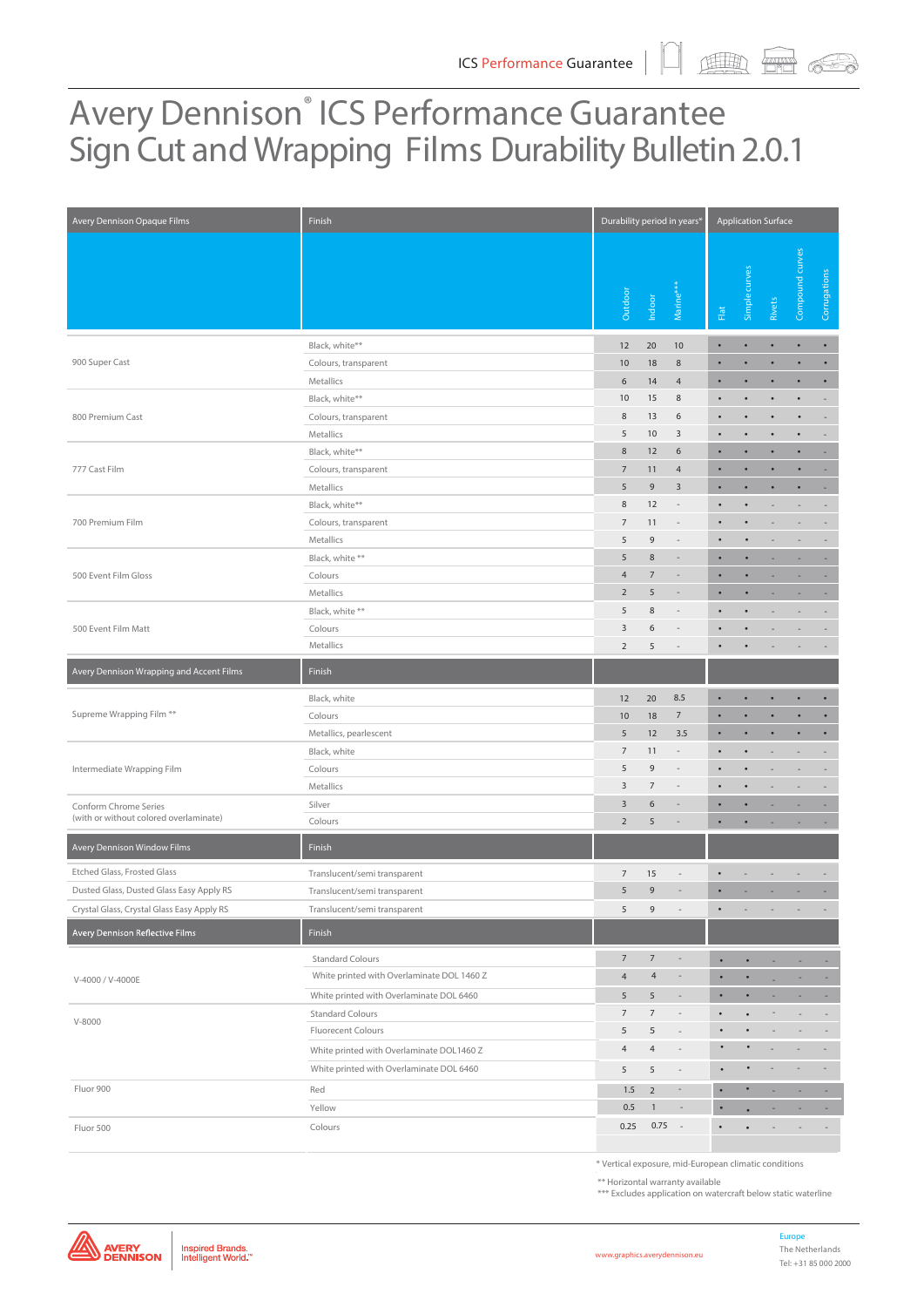# Avery Dennison<sup>®</sup> ICS Performance Guarantee Sign Cut and Wrapping Films Durability Bulletin 2.0.2

| Avery Dennison Translucent Films          | Finish                                                |                                                           |                          |                         | Durability period in years*       |                         | <b>Application Surface</b> |                             |        |                          |              |  |  |
|-------------------------------------------|-------------------------------------------------------|-----------------------------------------------------------|--------------------------|-------------------------|-----------------------------------|-------------------------|----------------------------|-----------------------------|--------|--------------------------|--------------|--|--|
|                                           |                                                       | Rigid substrate                                           | Thermoformed             | Flexible substrate 4000 | Flexible substrate<br>Signage Pro | Flexible substrate 5000 | Flat                       | Simple curves               | Rivets | Compound curves          | Corrugations |  |  |
| 5600 LD Translucent Films                 | Black, white                                          | 10                                                        | 8                        | 5                       | $\overline{7}$                    | 10                      | $\bullet$                  | ٠                           | ٠      |                          |              |  |  |
|                                           | Colours                                               | 8                                                         | 6                        | 5                       | $\overline{7}$                    | $\,8\,$                 | $\bullet$                  | ä,                          |        |                          |              |  |  |
|                                           | Black, white                                          | 10                                                        | 8                        | 5                       | $\overline{7}$                    | 10                      | $\bullet$                  | $\overline{\phantom{a}}$    |        | $\overline{\phantom{a}}$ |              |  |  |
| 5500 QM Translucent Films                 | Colours                                               | $\,$ 8 $\,$                                               | 6                        | 5                       | $\overline{7}$                    | 8                       | $\bullet$                  | $\overline{a}$              |        |                          |              |  |  |
|                                           | Metallics                                             | 6                                                         | $\overline{4}$           | 5                       | 6                                 | 6                       | $\bullet$                  |                             |        |                          |              |  |  |
|                                           | Black, white                                          | $\overline{7}$                                            | $\overline{\phantom{a}}$ | 5                       | 5                                 | $\overline{7}$          | ٠                          |                             |        |                          |              |  |  |
| 4500 TF Translucent Films                 | Colours <sup>**</sup>                                 | $\overline{7}$                                            | $\overline{\phantom{a}}$ | 5                       | 5                                 | $\overline{7}$          | ٠                          |                             |        |                          |              |  |  |
|                                           | Metallics                                             | 5                                                         | $\overline{\phantom{a}}$ | 5                       | 5                                 | 5                       | ٠                          |                             |        |                          |              |  |  |
| 5100 DF Diffuser Film                     | White                                                 | 5                                                         | $\overline{4}$           | 5                       | 5                                 | 5                       |                            |                             |        |                          |              |  |  |
| 5300 BO Blockout Film                     | Black, white                                          | 5                                                         | $\overline{4}$           | 5                       | 5                                 | 5                       | $\bullet$                  |                             |        |                          |              |  |  |
| Avery Dennison SignFlex™                  | Finish                                                | Durability period in years*<br><b>Application Surface</b> |                          |                         |                                   |                         |                            |                             |        |                          |              |  |  |
|                                           |                                                       |                                                           | Outdoor                  |                         |                                   |                         | Truck Tarpaulin New        | <b>Used Truck tarpaulin</b> |        |                          |              |  |  |
| Unprinted, not overlaminated              | Black, white                                          |                                                           | 5                        |                         |                                   |                         | $\bullet$                  | $\sim$                      |        |                          |              |  |  |
|                                           | Colours                                               |                                                           | 5                        |                         |                                   |                         | $\bullet$                  |                             |        |                          |              |  |  |
| Printed, not overlaminated                | White                                                 |                                                           |                          |                         |                                   |                         |                            |                             |        |                          |              |  |  |
|                                           | Colours and black                                     |                                                           | ÷                        |                         |                                   |                         |                            |                             |        |                          |              |  |  |
| Printed, overlaminated with SignFlex™ DOL | White                                                 |                                                           | 5                        |                         |                                   |                         |                            | ÷                           |        |                          |              |  |  |
|                                           | Colours and black                                     |                                                           |                          |                         |                                   |                         |                            |                             |        |                          |              |  |  |
|                                           | * Vertical exposure, mid-European climatic conditions |                                                           |                          |                         |                                   |                         |                            |                             |        |                          |              |  |  |



**www.graphics.averydennison.eu**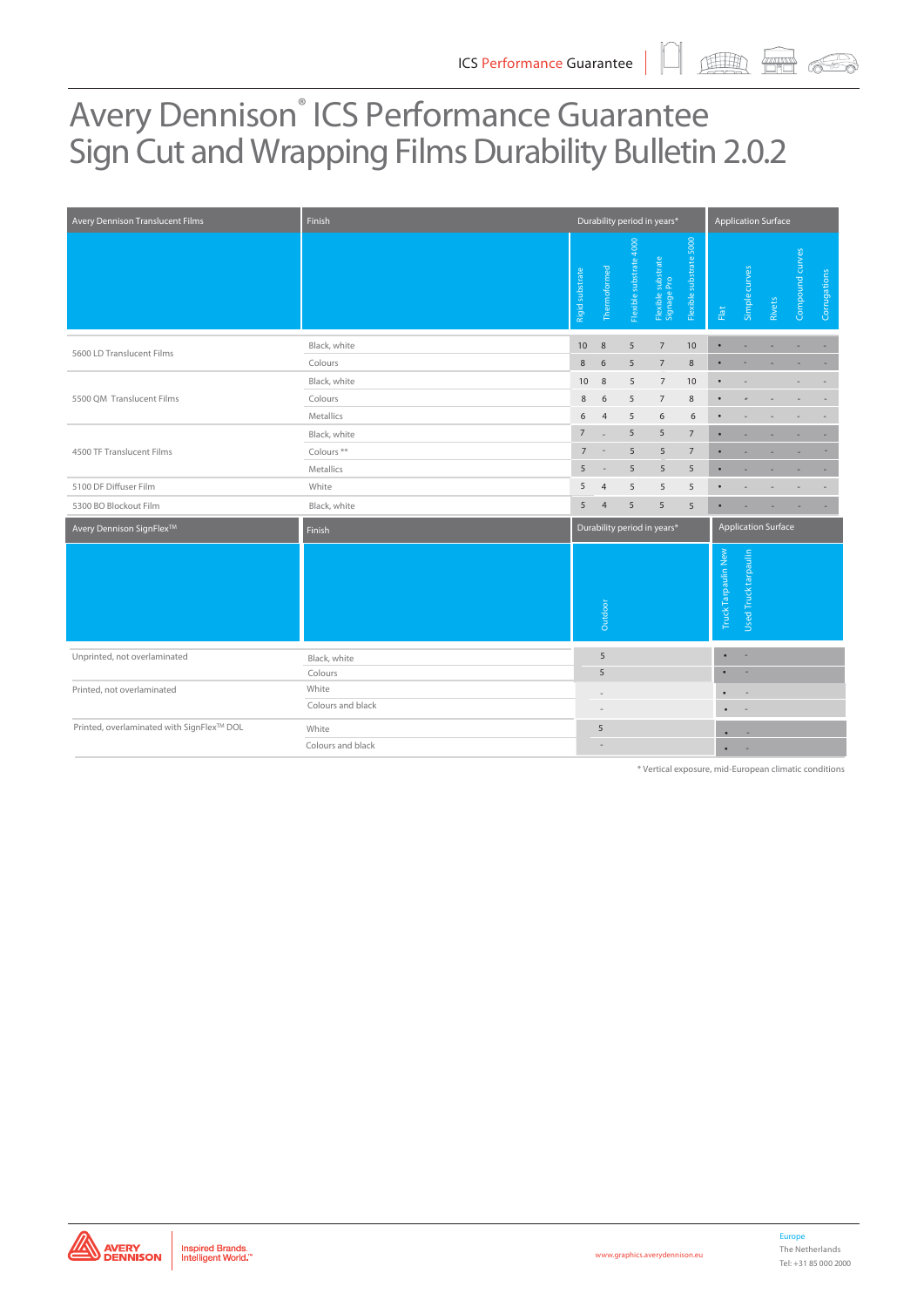画 需

## Avery Dennison<sup>®</sup> ICS Performance Guarantee Additional information on graphics durability

### Definition of durability and potential durability reductions.

The durability of Avery Dennison Graphics and Reflective Solutions films are defined as the expected performance life of the Avery Dennison graphic film(s) within the European region in outdoor vertical exposure conditions. The durability is defined such that the films will not deteriorate excessively, i.e the finished graphic remains effective for its advertising or identification purpose when viewed under normal conditions from the intended viewing distance.

The actual performance life will depend on a variety of factors, including selection and preparation of substrate, angle and direction of exposure, application methods, environmental conditions and cleaning/maintenance of the films. In case of films used in areas of high temperatures or humidity, high altitudes, industrially polluted areas or the durability will be further reduced below levels stated in this ICS Performance Guarantee document.



### Angle and direction of exposure.

### Definition of durability and potential durability reductions.

High elevations: In mountain areas UV damage is increased over exposures at sea level. This is due to the air being thinner and therefore damage of UV radiation increases significantly.

Congested urban or industrial areas: Due to increased smog, pollutants and particulates in the atmoshpere, applications have reduced durability expectations. Also horizontal application traps chemicals on the surface of the material, increasing the impact of UV exposure and reducing durability.



Europe The Netherlands Tel: +31 85 000 2000

Inspired Brands.<br>Intelligent World.

**AVERY<br>DENNISON** 

**www.graphics.averydennison.eu**